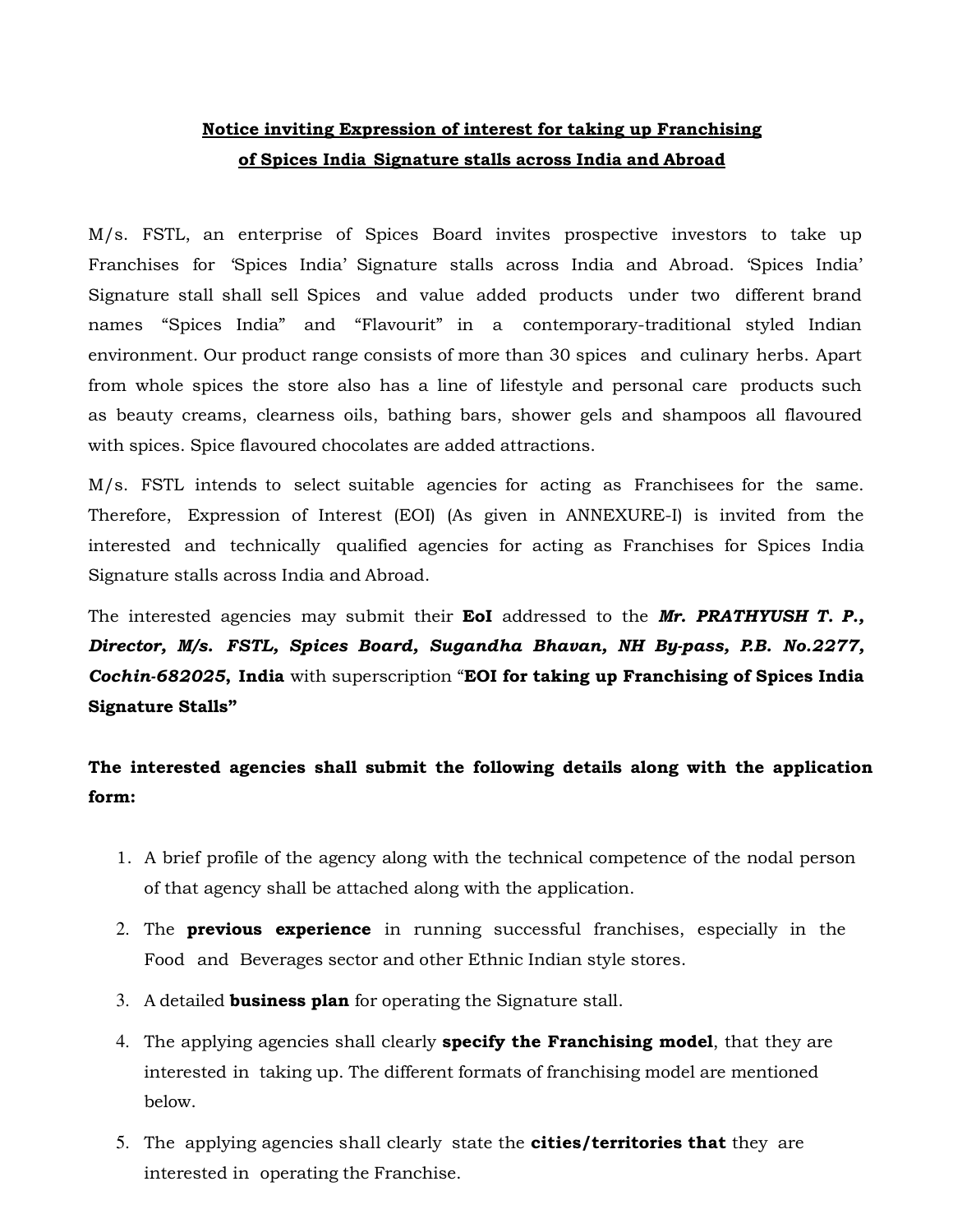#### Different franchising models/options available

#### 1. Company Owned, Franchise Operated (COFO)

In this case, the Franchise shall be owned by the parent company. The Store space shall be identified and taken up the company and the company shall also be responsible to set-up the store including financing of the same. The Company shall also provide the goods to be sold and the Franchisee shall only be responsible for Store operations including sales generation.

Note: The store available under this option is Dilli Haat, Janak Puri only.

2. Franchise Owned, Franchise Operated (FOFO)

In this case, the Franchise shall be owned by the Franchisee. It is the responsibility of the Franchisee to identify the store space and to set-up the store including financing of the same and the taking care of Store operations. The Franchisor/Company shall only be responsible for providing of goods to be sold. However the terms of use of the Brands 'Flavourit' and 'Spices India' shall be as per the instructions of FSTL.

3. Shop-in-Shop retail concept (SIS)

The 'shop-in-shop' retail concept is the one where the applying agency already has a retail business (preferably specialty Gourmet stores) and is ready to accommodate our brand of products in a dedicated space/area in the same store. As such the applying Franchisee shall share the details of the space/location currently owned by it and the current financial profile of the operated store.

#### **Notice for Applying agencies**

- This is a rolling advertisement. As such you are welcome to express your interest at any point in the near future unless an alternate advertisement is released.
- Please visit the link provided for the Google Business view (3D) page of the Signature stall in Cochin http://goo.gl/Qw1Akb
- And visit the website www.flavourit.com for details of the products offered.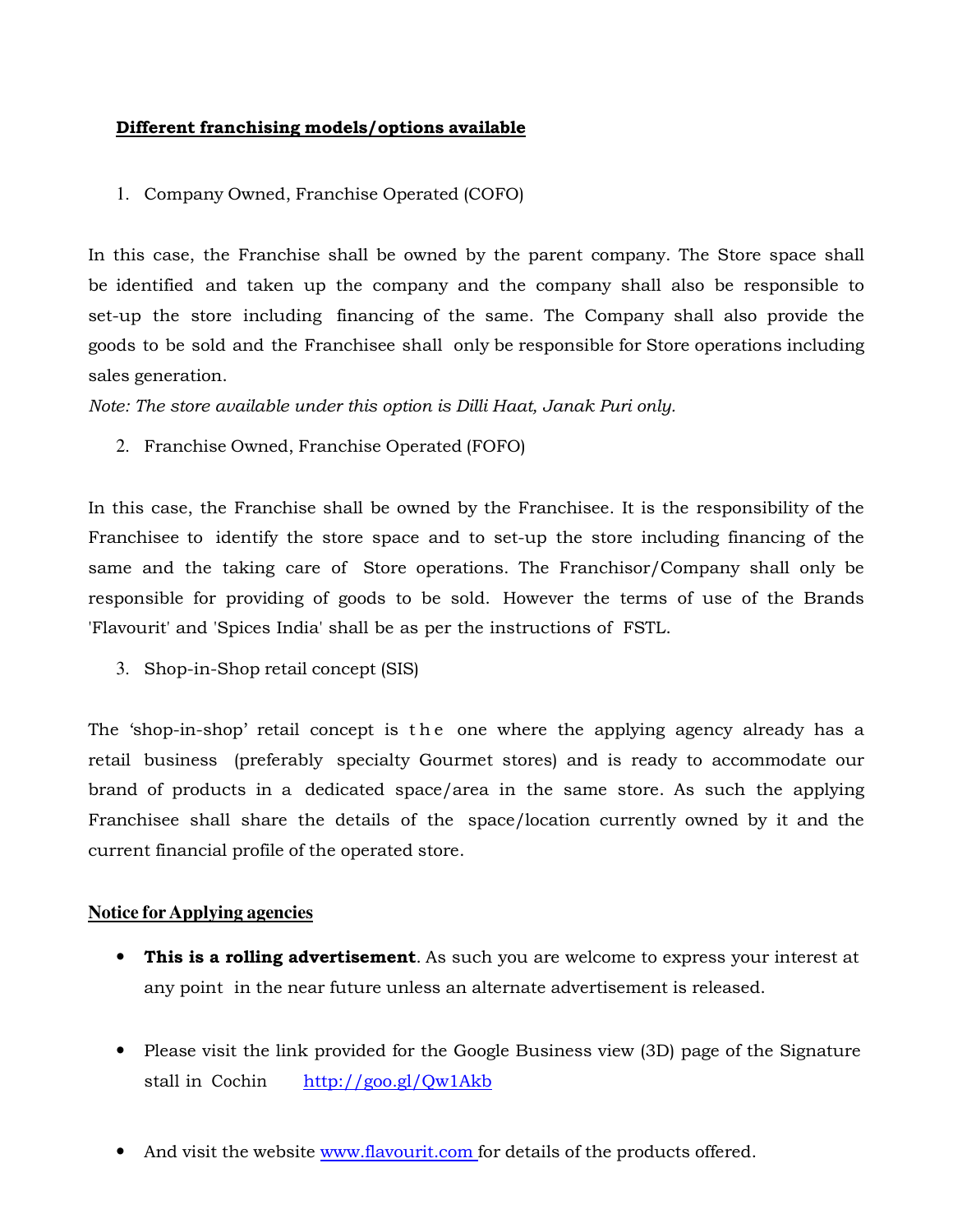### ANNEXURE-I

## Application form for EOI for taking up Franchising of Spices India Signature stalls

| $\mathbf{1}$   | Name of the Agency/person        |  |
|----------------|----------------------------------|--|
|                | address                          |  |
| $\overline{2}$ | Postal<br>with<br>pin            |  |
|                | number, email, fax and phone     |  |
|                | including Mobile                 |  |
| 3              | Details of the registered office |  |
|                | with registration number in      |  |
|                | the name of the applicant or     |  |
|                | the name of the applicant's      |  |
|                | company's name                   |  |
| $\overline{4}$ | Details of VAT registration with |  |
|                | TIN Number (if any)              |  |
| 5              | Continuous years of business     |  |
|                | type of business<br>and<br>(iif  |  |
|                | applicable)                      |  |
| 6              | Type of products dealt with (if  |  |
|                | applicable)                      |  |
| $\overline{7}$ | Annual turn -over of the         |  |
|                | present business (if applicable) |  |
| 8              | Number of                        |  |
|                | Franchisees currently            |  |
|                | operated                         |  |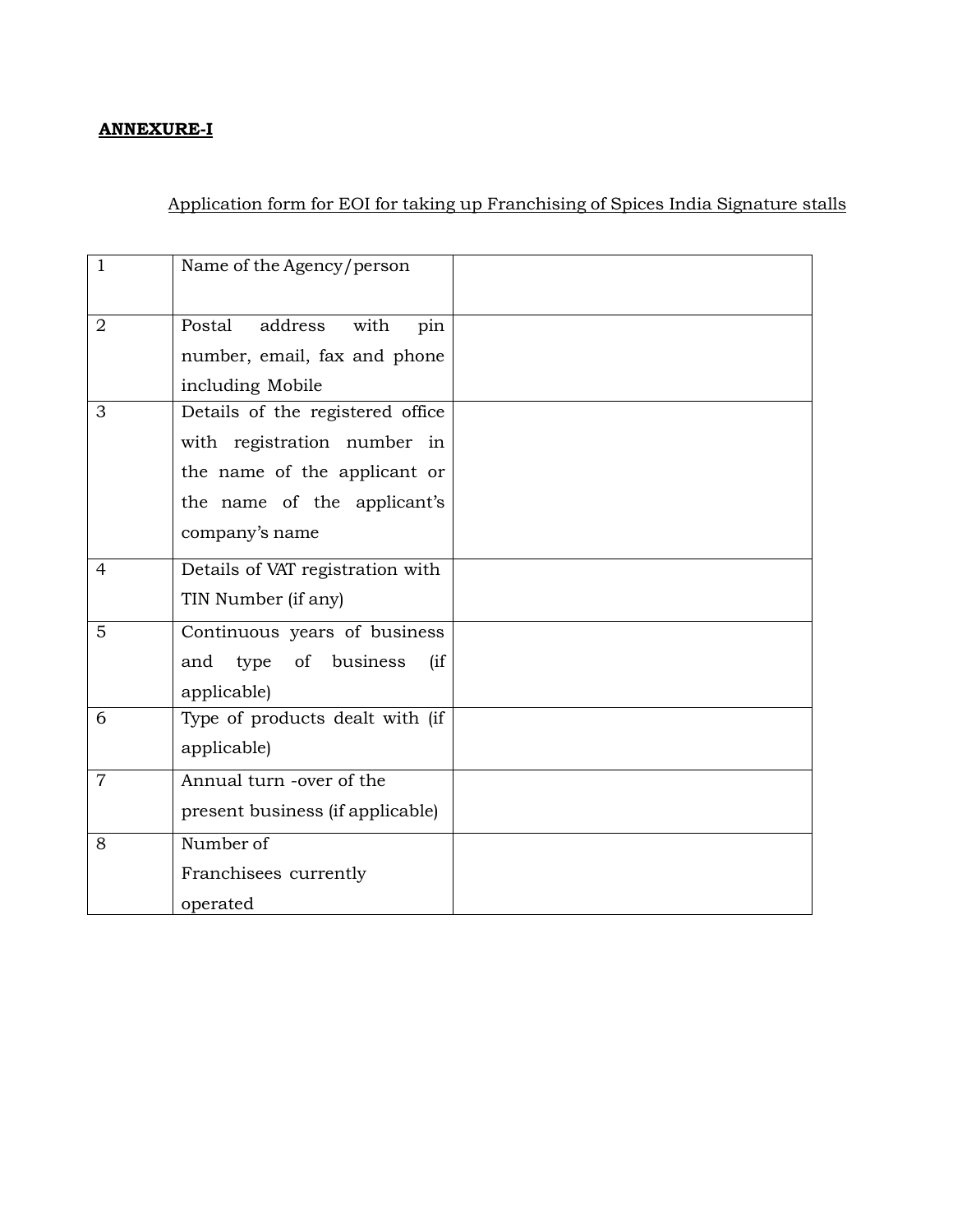### Expression of Interest

|   | $\vert$ Sl. No $\vert$ Location | COFO | FOFO | <b>SIS</b> |
|---|---------------------------------|------|------|------------|
|   |                                 |      |      |            |
|   |                                 |      |      |            |
|   |                                 |      |      |            |
| 3 |                                 |      |      |            |

Note:

- 1. Location Columns may be filled in the descending order of Interest
- 2. Please tick in the relevant columns in COFO/FOFO/SIS columns
- 3. You may add additional rows to express interest on various locations

(Signature of the applicant)

Place:

Date:

Seal of the Company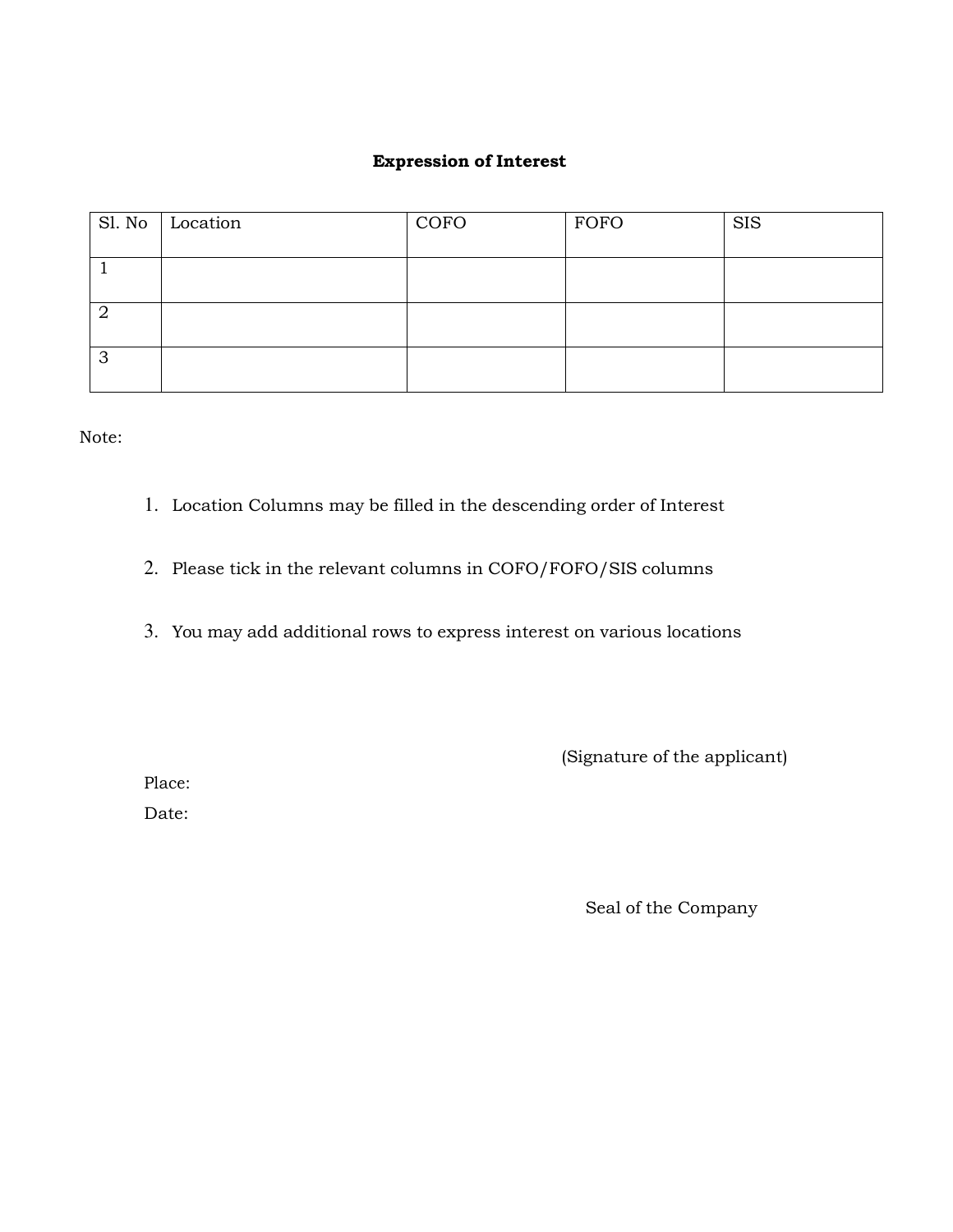### Guidelines:

1. If a group of individuals are planning to jointly set up the business, please photocopy SECTION I: - Personal Fact Sheet and fill the details of respective members. A partnership deed is also to be provided in this case clearly stating the names of partners and company.

- 2. Please enter all relevant details. Do not keep any details vacant/unfilled.
- 3. In case of questions with multiple options, please tick the appropriate answer.
- 4. In case you wish to provide additional information, please attach a separate sheet.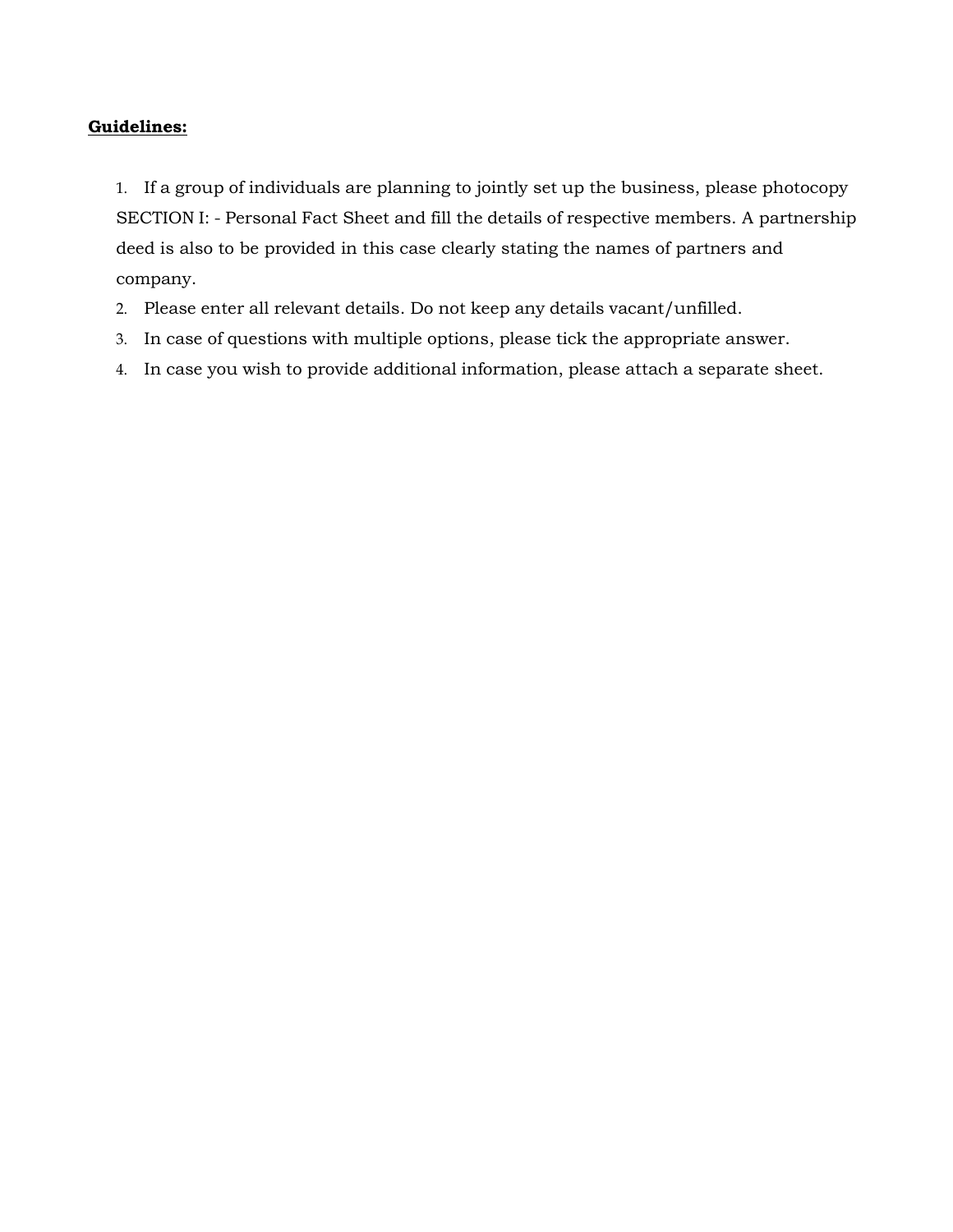## Section 1: Personal Fact Sheet

| 1. Name    | $\ddot{\cdot}$ |                            |           |
|------------|----------------|----------------------------|-----------|
|            |                | (First Name) (Middle Name) | (Surname) |
| 2. $DOB*$  | $\ddot{\cdot}$ |                            |           |
| 3. Address | $\sim$ 1       |                            |           |
| 4. Email   | $\ddot{\cdot}$ |                            |           |
|            |                |                            |           |

5. Contact Nos. :

## 6. Educational Qualification beginning with the most recent

| Qualification Year of | Name of Institution |
|-----------------------|---------------------|
|                       |                     |
|                       |                     |
|                       |                     |
|                       |                     |
|                       |                     |
|                       |                     |
|                       |                     |
|                       |                     |
|                       |                     |
|                       |                     |
|                       |                     |
|                       |                     |

| 7. Current Occupation:                | Service | <b>Business</b> | Others |  |  |  |
|---------------------------------------|---------|-----------------|--------|--|--|--|
| (To be filled in by those in service) |         |                 |        |  |  |  |
| Name of current employer:             |         |                 |        |  |  |  |

Designation:

Previous Work Experience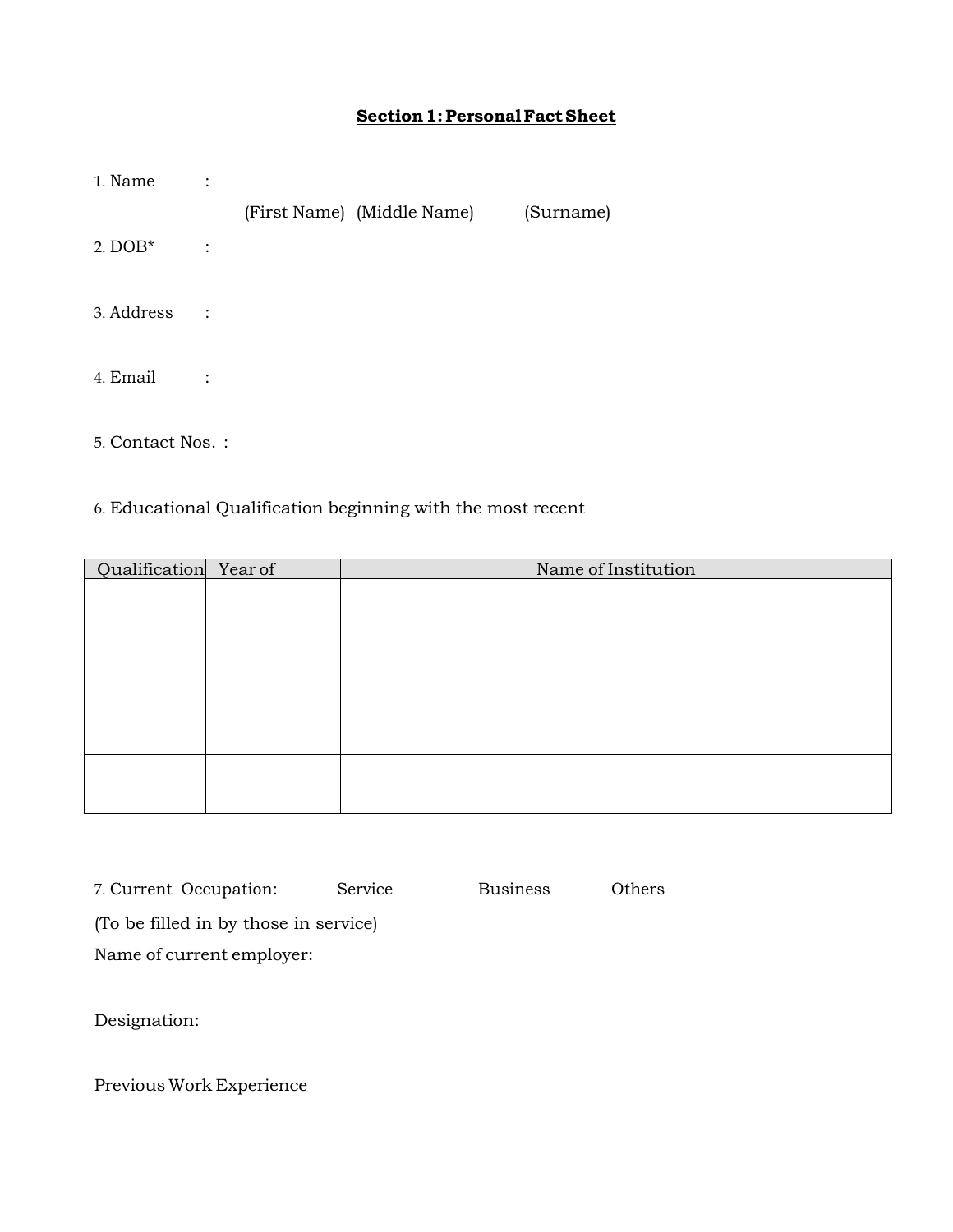| Period | Organization Name | Designation | Responsibilities |
|--------|-------------------|-------------|------------------|
|        |                   |             |                  |
|        |                   |             |                  |
|        |                   |             |                  |
|        |                   |             |                  |
|        |                   |             |                  |
|        |                   |             |                  |
|        |                   |             |                  |
|        |                   |             |                  |
|        |                   |             |                  |

(To be filled in by those in business)

| Compa | Proprietary | Nature                                                                                             | Produc                     | Years               | People     | Turnove         |                 |     |
|-------|-------------|----------------------------------------------------------------------------------------------------|----------------------------|---------------------|------------|-----------------|-----------------|-----|
| ny    | /Pa         | $% \left( \left( \mathcal{A},\mathcal{A}\right) \right) =\left( \mathcal{A},\mathcal{A}\right)$ of | ts $/$                     | $\operatorname{in}$ | Employ     | r (Rs. in       |                 |     |
| Name( | rtnership/  | <b>Busine</b>                                                                                      | Servic                     | <b>Busine</b>       | ${\rm ed}$ | lakhs)          |                 |     |
| s)    | Private     | $_{\rm SS}$                                                                                        | $\mathop{\rm es}\nolimits$ | $_{\rm SS}$         |            | Last 3          |                 |     |
|       | Ltd/        |                                                                                                    |                            |                     |            | years           |                 |     |
|       | Public Ltd. |                                                                                                    |                            |                     |            |                 |                 |     |
|       |             |                                                                                                    |                            |                     |            |                 |                 |     |
|       |             |                                                                                                    |                            |                     |            | 1 <sup>st</sup> | 2 <sub>nd</sub> | 3rd |
|       |             |                                                                                                    |                            |                     |            |                 |                 |     |
|       |             |                                                                                                    |                            |                     |            |                 |                 |     |
|       |             |                                                                                                    |                            |                     |            |                 |                 |     |
|       |             |                                                                                                    |                            |                     |            |                 |                 |     |
|       |             |                                                                                                    |                            |                     |            |                 |                 |     |
|       |             |                                                                                                    |                            |                     |            |                 |                 |     |
|       |             |                                                                                                    |                            |                     |            |                 |                 |     |
|       |             |                                                                                                    |                            |                     |            |                 |                 |     |

Any other relevant information: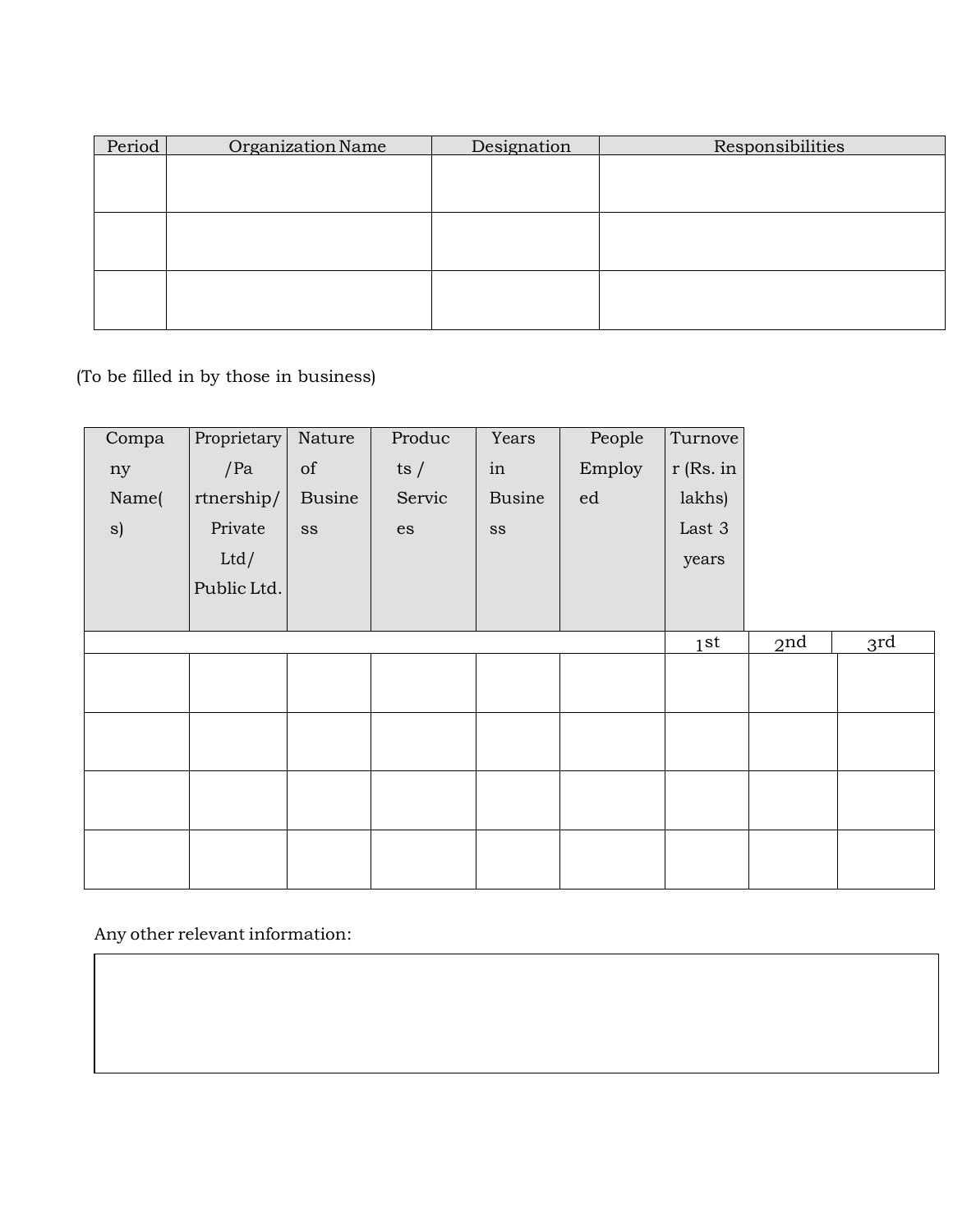8. Does your professional background involve any of the following? (Please tick)

| Marketing/Sales                                                            | People Management              |
|----------------------------------------------------------------------------|--------------------------------|
| Supply Chain Management                                                    | Profit Centre Management       |
| Business Administration<br>Management                                      | Small Business Administration/ |
| 9. How soon can you free yourselves from present commitments to start this |                                |
| possible association with FSTL?                                            |                                |

| Immediately                                | Within 3 months | Within 6 months |
|--------------------------------------------|-----------------|-----------------|
| Undecided References (excluding relatives) |                 |                 |

10. Your social status (Yes/No)

- a) Any past criminal record?
- b) Are any criminal proceedings pending against you in any courts in India?
- c) Have you ever been charged for any unlawful acts?

If you have ticked 'Yes' for any of the above options, please state details of the same here below: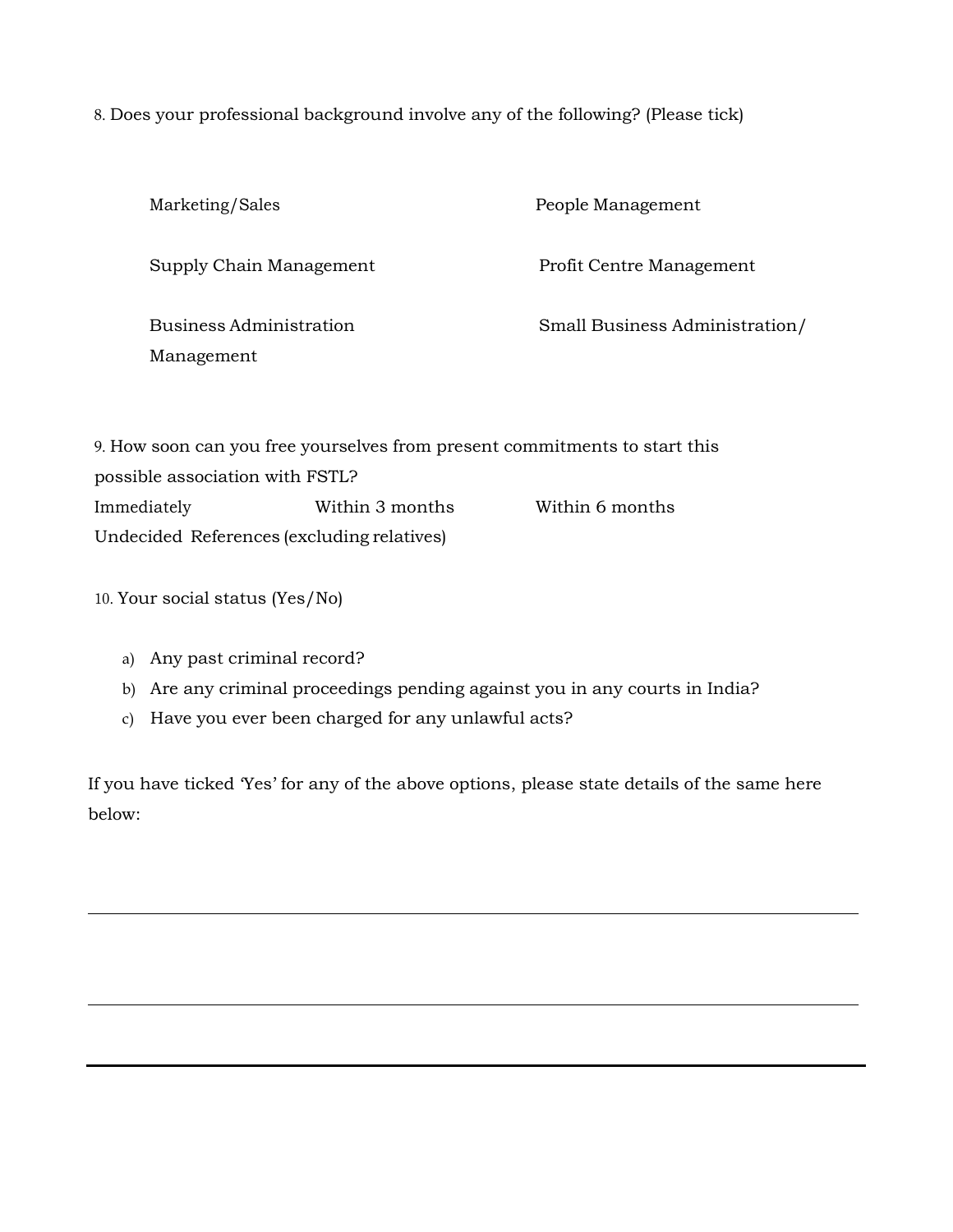## Section II: The Proposed Centre

| 1. | How do you propose to set up the Company?                 |  |                          |                        |          |  |
|----|-----------------------------------------------------------|--|--------------------------|------------------------|----------|--|
|    | (Please tick) Proprietorship<br>Any other:                |  | Partnership              |                        |          |  |
|    |                                                           |  |                          |                        |          |  |
|    | Is the Proprietorship/Partnership already in<br>existence |  |                          | Yes                    | $\rm No$ |  |
|    | If yes, what is the name of the Business                  |  |                          |                        |          |  |
|    | $1(a)$ IT-PAN number                                      |  |                          |                        |          |  |
| 2. | How do you propose to raise funds for this Outlet?        |  |                          |                        |          |  |
|    | Own Capital                                               |  | Loans from other sources | Financial institutions |          |  |
|    |                                                           |  |                          |                        |          |  |

3. Why are you interested in a particular city and a particular location that you mentioned above to open up franchisee?

- I have my owned place out there
- I know the town well and found great potential for the products offered by FSTL.
- Other (Pls. Specify)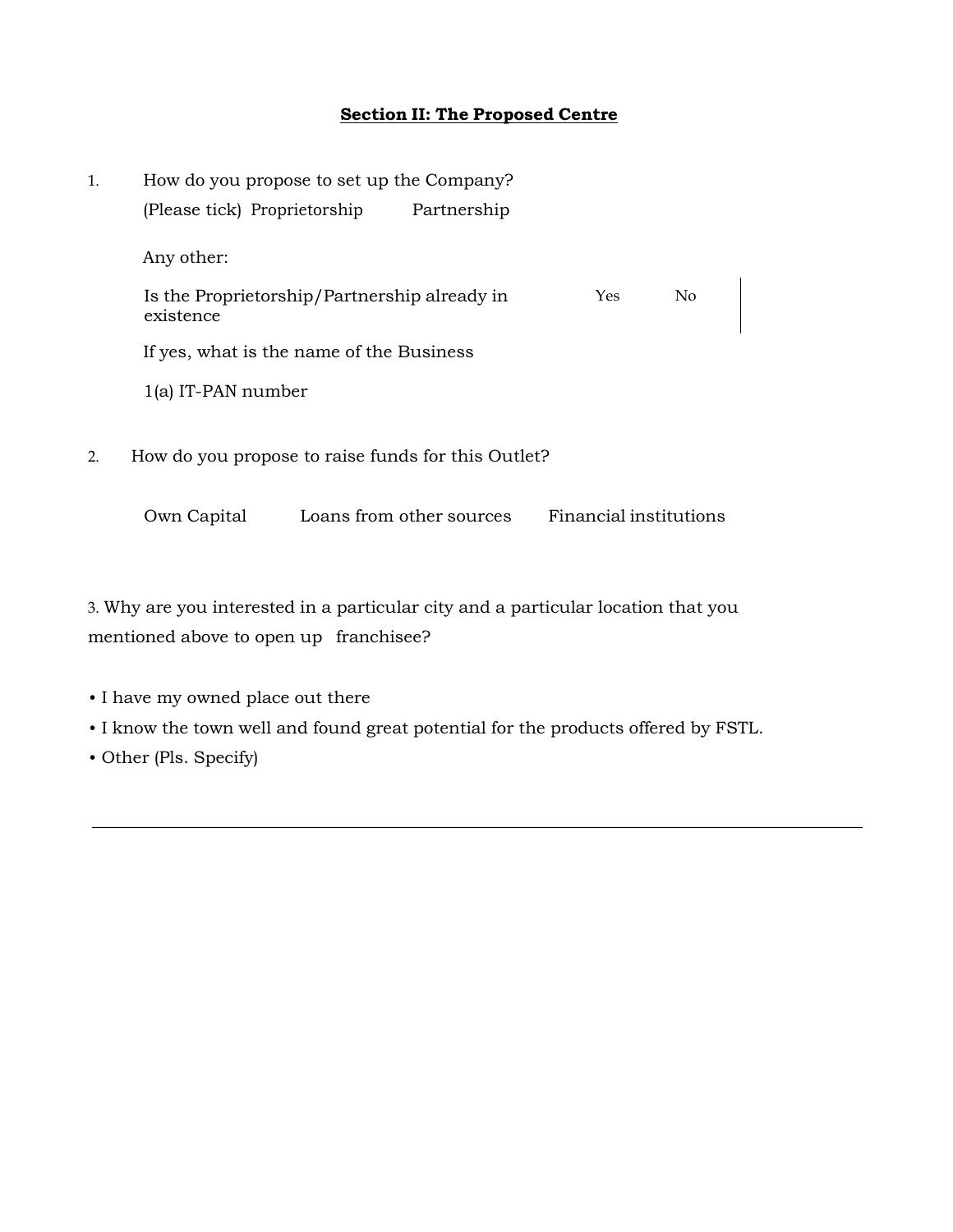### Section III: FRANCHISE PROPOSITION AND DECLARATION

1. Is your organisation accredited/affiliated to any other business similar to that of FSTL?

| <b>YES</b>                                                                                | NO   |     |     |     |  |
|-------------------------------------------------------------------------------------------|------|-----|-----|-----|--|
| If yes, provide details:                                                                  |      |     |     |     |  |
|                                                                                           |      |     |     |     |  |
|                                                                                           |      |     |     |     |  |
|                                                                                           |      |     |     |     |  |
|                                                                                           |      |     |     |     |  |
| 2. Why are you interested in this business?                                               |      |     |     |     |  |
| • Great Investment option                                                                 |      |     |     |     |  |
|                                                                                           |      |     |     |     |  |
| • Unique Business opportunity                                                             |      |     |     |     |  |
| · I don't know                                                                            |      |     |     |     |  |
|                                                                                           |      |     |     |     |  |
| • Other                                                                                   |      |     |     |     |  |
|                                                                                           |      |     |     |     |  |
| 3. If you invest (x) amount how much ROI do you expect on it every year?                  |      |     |     |     |  |
| 100%                                                                                      | 200% | 50% | 25% | 10% |  |
|                                                                                           |      |     |     |     |  |
| 4. Why are you interested in FSTL franchise?                                              |      |     |     |     |  |
| . I am from retail background and wish to utilize my experience in this sector of my own. |      |     |     |     |  |

- I am an entrepreneur with diversified business interests and wish to get into retail industry.
- I am already in retail outlet business and wish to diversify further.
- This is the best business deal amongst others
- Other